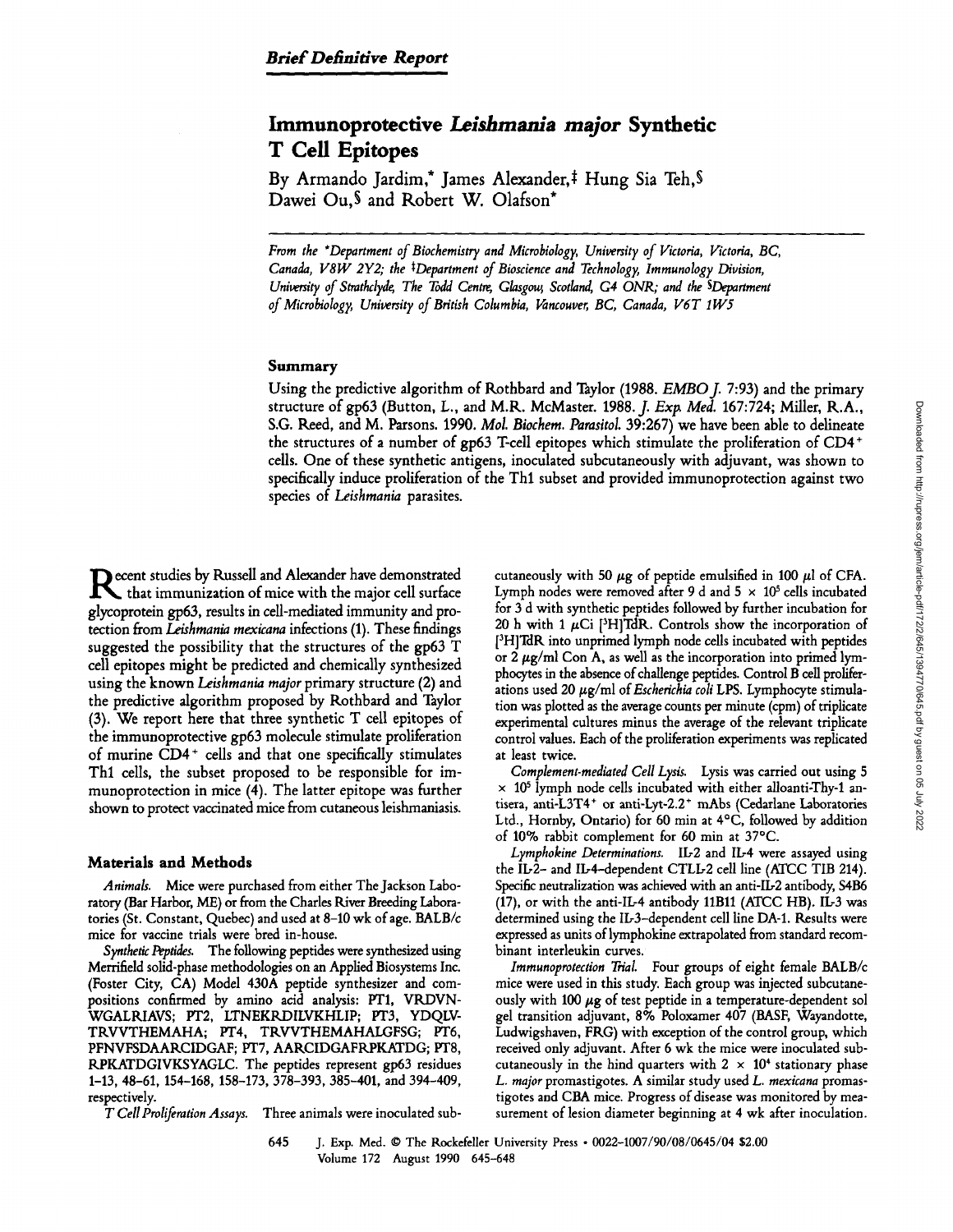## Results and Discussion

The primary structure of L. major gp63, as described by Button and McMaster (2) and corrected by Miller et al. (5), was used along with the predictive algorithm of Rothbard and Taylor (3) to select seven peptide sequences as potential T cell epitopes (PT1-4 and PT6-8). The ability of these peptides to stimulate lymphocyte proliferation was tested by immunization of mice, followed by in vitro challenge of isolated lymph node cells with the test peptides. Fig. 1 shows the dose-response curves after challenge of primed lymph node cells with the immunizing peptides. Three peptides were found to be stimulatory. The overlapping peptides PT3 and PT4, which cover a highly conserved region believed to be responsible for zinc binding (6, 7), stimulated proliferation in cells derived from BALB/c (H-2<sup>d</sup>), A/J (H-2<sup>a</sup>), and CBA (H-2<sup>k</sup>) mice but not in C57BL/6 (H-2b) lymphocytes. Peptide PT6 was pan-specific for this collection of mouse haplotypes, stimulating lymphocytes from all strains. Verification that <sup>j</sup> <sup>3</sup> H]TdR incorporation was associated with T cell proliferation was provided by T cell-specific depletion using anti-Thy-1 antisera (data not shown) or anti-L3T4<sup>+</sup> mAb and complement (Fig. 2). While only data for the peptide PT6 are shown, similar proliferation data were obtained for peptides PT3 and PT4 and in experiments with lymphocytes from the other responding mouse strains. These data show that the proliferating cells are primarily of the CD4+ subset. Evidence was also obtained that the B cell population was unaffected by the depletion procedure by using the B cell mitogen LPS (Fig. 2).

Recent findings have suggested that proliferation of either the CD4 \* Thl or Th2 subsets determines whether an immunoprotective or disease exacerbating condition is found



Figure 1. T cell proliferation dose-response curves for seven L. major gp63 synthetic peptides screened against four mouse strains with differing MHC haplotypes. Data represent averages of triplicate proliferation experiments after subtraction of average control proliferations. The average control values were: C57BL/6, 6.8  $\times$  10<sup>3</sup> cpm; BALB/c, 11.6  $\times$  10<sup>3</sup> cpm; CBA, 21.8  $\times$  10<sup>3</sup> cpm, and A/J, 8.4  $\times$ 10<sup>3</sup> cpm. PT1 ( $\Delta$ ), PT2 ( $\triangle$ ), PT3 (O), PT4 ( $\odot$ ), PT6 ( $\blacksquare$ ), PT7  $(\Box)$ , PT8  $(\mathbb{O})$ .

646



Figure 2. Effect of anti-L3T4<sup>+</sup> (CD4<sup>+</sup>) and anti-Lyt-2.2<sup>+</sup> (CD8<sup>+</sup>) mAbs and rabbit complement on PT6 stimulation of primed lymphocytes. (A and B) Lymph node cells from immunized mice incubated with anti-L3T4<sup>+</sup>, or anti-Lyt-2.2<sup>+</sup> mAb and rabbit complement followed by PT6 (156  $\mu$ M). (C) Complement alone followed by peptide. (D) No additions . (E) LPS-induced proliferation . (F) LPS proliferation after exposure to anti-L3T4<sup>+</sup> antibody and complement.

after infection with Leishmania major (4). A study of lymphokine production, after challenge of lymph node cells with the stimulatory peptides, showed that only PT3 was capable of stimulating IL-2 (Table 1) and that none of the epitopes produced measurable IL4. It could be concluded that under the immunization protocol used, PT3 specifically induced proliferation of the  $CD4^+$  Th1 subset (8). These findings, together with the fact that gp63 was known to elicit protective cell-mediated immunity in mice (1), strongly supported the candidacy of the PT3 epitope as a potential vaccine for cutaneous leishmaniasis .

Results of immunoprotection experiments using these synthetic epitopes showed that <sup>a</sup> molecularly defined vaccine was

Table 1. Lymphokine Production after Stimulation of T Cells from  $BALB/c$  and  $CBA$  mice with Synthetic gp63 Peptides

| Challenge<br>peptide | Lymphokine* |     |                                  |    |        |   |
|----------------------|-------------|-----|----------------------------------|----|--------|---|
|                      | $IL-2$      |     | $IL-3$                           |    | $IL-4$ |   |
|                      |             |     | BALB/c CBA BALB/c CBA BALB/c CBA |    |        |   |
|                      | U/ml        |     |                                  |    |        |   |
| PT3                  | 0.8         | 1.9 | 3.8                              | ND | 0      | Λ |
| PT4                  | 0           | 0   | 0.3                              | ND | 0      | 0 |
| PT <sub>6</sub>      | 0           | 0   | 7.0                              | ND | 0      | 0 |
| No peptide           | 0           | 0   | 0                                | 0  | 0      | Λ |

\* Zero values indicate no detectable lymphokine.

Immunoprotective Leishmania Synthetic T Cell Epitopes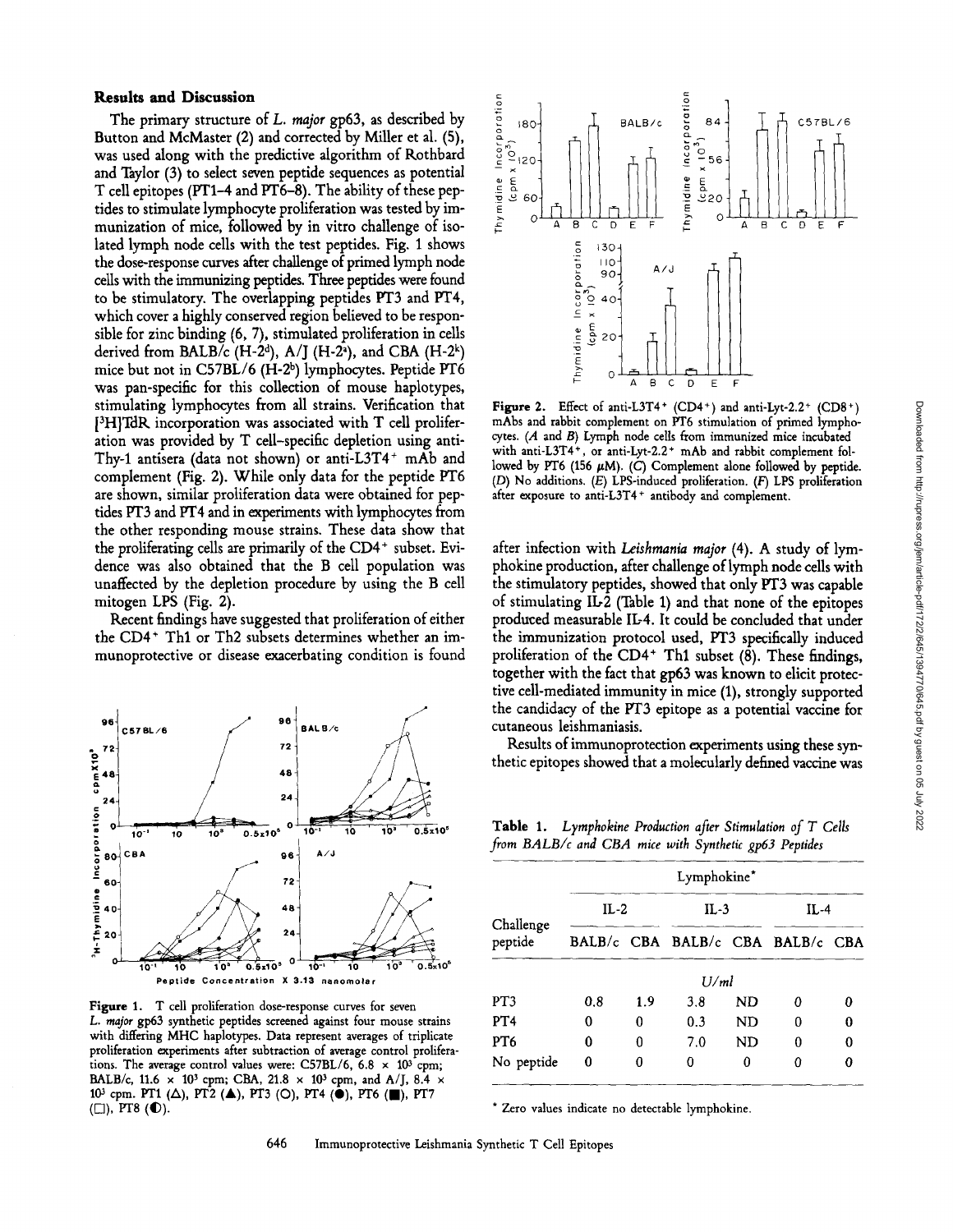

Figure 3. Development of L. major infection in groups of eight BALB/c mice after immunization with synthetic peptides. Lesion diameters are shown above each bar along with the SEM. Controls receiving adjuvant only (hatched bar); PT3 (solid bar); PT4 (open bar); PT6 (shaded bar).

a strong possibility. BALB/c mice were injected with a single dose of either peptide PT3, PT4, or PT6 in adjuvant, or with adjuvant alone, and after <sup>a</sup> <sup>6</sup> wk rest were infected with <sup>2</sup>  $\times$  10<sup>4</sup> stationary phase. L. major promastigotes. Fig 3 shows results of the first study using the adjuvant Poloxamer 407. Lesion development was evident at 4 wk in control animals, as well as in animals inoculated with PT4 and PT6 but not in the group immunized with PT3 . At 6 wk the number of infected animals in previously infected groups increased, along with the average lesion size, while no evidence of infection could be found in the group immunized with PT3 plus adjuvant. Not until 2 mo after inoculation was there evidence of lesion development in the latter group. This appeared to be the end of a period of premunition induced by the single subcutaneous injection of antigen. A second experiment, using the same protocol but with <sup>a</sup> slightly higher adjuvant concentration (12 .5%), provided further verification of the immunoprotective capacity of PT3. Not only was this peptide once again shown to limit the disease, but half the animals vaccinated with PT3 cured of disease 12-16 wk after inoculation with parasites. Results using Leishmania mexicana and the previous protocol were even more convincing, with complete lack of disease in the vaccinated group <sup>3</sup> mo after parasite challenge.

That these findings were not entirely related to the Poloxamer 407 adjuvant was shown by conducting another L. major experiment but replacing Poloxamer with CFA. No sign of disease was found in vaccinated animals <sup>5</sup> wk after parasite inoculation, while all controls showed lesion development. Nonetheless an interesting result from the second L. major experiment with Poloxamer indicated that the use of adjuvant was an important determinant in the outcome of these subcutaneous vaccinations. When PT3 was injected in the absence of adjuvant, an exacerbation in lesion growth was observed (data not shown). This result mimicked a previously described disease exacerbation produced in BALB/c mice after subcutaneous vaccination with irradiated L. major promastigotes (9, 10) . A possible explanation for these results has recently been proposed suggesting that adjuvant could affect the physiological state of APCs, stimulating production of costimulatory factors appropriate for Thl, rather than Th2 cell proliferation (11).

While long-term immunity was not attained with <sup>a</sup> single injection, these results are very promising and experiments to further characterize the immunoprotective utility of the synthetic peptides are now in progress. It should be feasible to assess whether the same epitope can induce protection or exacerbation dependent upon the route or mode of administration, and conversely, whether several types of epitopes can exist within the gp63 structure. Indeed preliminary evidence has indicated that using the Poloxamer adjuvant both forms ofepitope are found in gp63, arguing against the general utility of large, undefined, recombinant antigens. Experimentation can now proceed with single epitopes, rather than complex structures containing both an array of undefined T cell epitopes as well as oligosaccharides. The findings reported here show that <sup>a</sup> molecularly defined approach to <sup>a</sup> solution of these problems is not only feasible but critical for the development of vaccines against cutaneous leishmaniasis.

Received for publication 5 March 1990 and in revised form 31 May 1990.

647 Jardim et al . Brief Definitive Report

We thank Dr. J. Rothbard, Imperial Cancer Research Fund, and T.W. Pearson, University of Victoria, for valuable advice and discussions.

This investigation received financial support from the Natural Sciences and Engineering Research Council of Canada and the UNDP/World Bank/WHO Special Programme for Research and Training in Tropical Diseases.

Address correspondence to Dr. Robert W. Olafson, Department of Biochemistry and Microbiology, University of Victoria, P.O. Box 1700, Victoria, B.C ., Canada, V8W 2Y2.